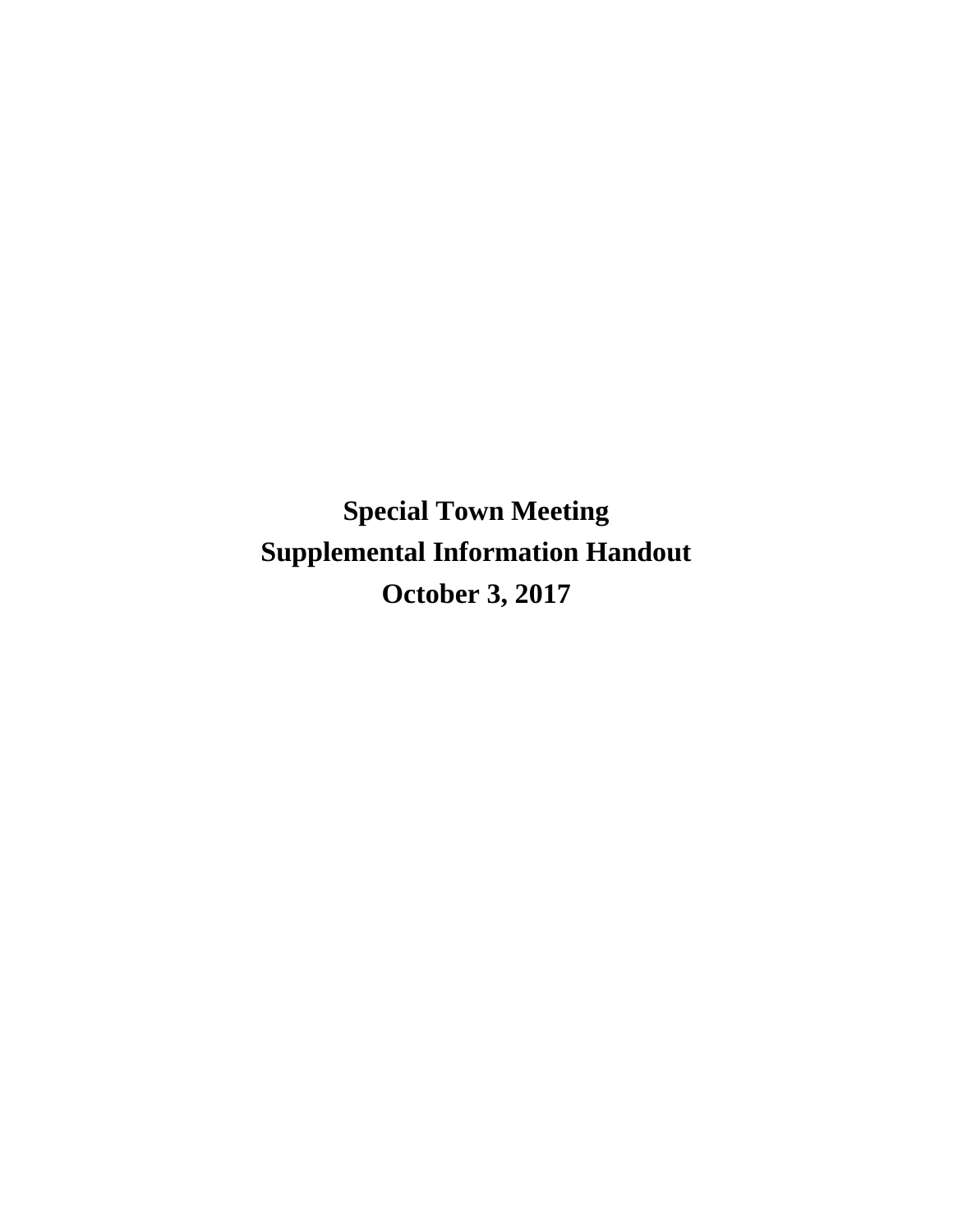The following is a summary of proposed Special Town Meeting actions and balances in funds being proposed for utilization and how those actions relate to the Board of Selectmen's Overall Financial Management Policy. Not all articles are included in this handout since their Executive Summary provides sufficient explanation.

# **Board of Selectmen Overall Financial Management Policy after Free Cash Certification:**

- At least \$600,000 will be set aside for potential snow and ice deficit (Funds are set aside and will remain in Free Cash)
- At least \$350,000 will be set aside to be transferred into the Other Post-Employment Benefits Trust Fund (Instead of transferring funds from Free Cash, funds are being appropriated in Article 1, 6 and 7)
- At least 25% of the remaining Certified Free Cash will be used to fund the capital budget and one-time capital expenditures. (The remaining FY17 Free Cash is \$4,805,727 and 25% of that amount is \$1,201,432. The proposed Special Town Meeting Town and School expenditures for the capital budget and one-time capital expenditures are \$2,775,000. This goal was met when Certified Free Cash was allocated for FY18.)
- At least 25% of the remaining Certified Free Cash will be placed into the Stabilization Fund; (The remaining FY17 Free Cash is \$4,805,727 and 25% of that amount is \$1,201,432. In Article 9, \$1,669,722 is proposed to be transferred from Free Cash into the Stabilization Fund. This goal was met when Certified Free Cash was allocated for FY18.)

# **Standard and Poors rationale for Town of Tewksbury's AA+ Rating**:

- Very strong economy, with access to a broad and diverse metropolitan statistical area (MSA);
- Very strong management, with strong financial policies and practices under our Financial Management Assessment (FMA) methodology;
- Strong budgetary performance, with balanced operating results in the general fund and an operating surplus at the total governmental fund level in fiscal 2017;
- Strong budgetary flexibility, with an available fund balance in fiscal 2017 of 11.7% of operating expenditures;
- Very strong liquidity, with total government available cash at 28.3% of total governmental fund expenditures and 7.1x governmental debt service, and access to external liquidity we consider strong;
- Adequate and contingent liability position, with debt service carrying charges at 4% of expenditures and net direct debt that is 72.3% of total governmental fund revenue, and significant medium-term debt plans and a large pension and other postemployment benefit (OPEB) obligation and the lack of a plan to sufficiently address the obligation, but low overall net debt at less than 3% of market value and rapid amortization, with 74.1% of debt scheduled to be retired in 10 years; and
- Strong institutional framework score.
- The full S&P report dated August 31, 2017 is posted on the Town's website.

# **Definitions:**

**Raise and Appropriate:** A phrase used to identify a funding source for expenditure or expenditures, which refers to money generated by the tax levy or other local receipt. For Special Town Meeting additional funds were available to raise and appropriate since State Aid was higher than projected and New Growth (which is tax revenue generated by development and new construction in the community) was also higher than projected.

**Free Cash:** Remaining, unrestricted funds from operations of the previous fiscal year including unexpended Free Cash from the previous year, actual receipts in excess of revenue estimates shown on the tax recapitulation sheet, and unspent amounts in budget line-items. Unpaid property taxes and certain deficits reduce the amount that can be certified as Free Cash. The calculation of Free Cash is based on the balance sheet as of June 30, which is submitted by the community's auditor, accountant, or comptroller. Important: free cash is not available for appropriation until certified by the Department of Revenue's Director of Accounts.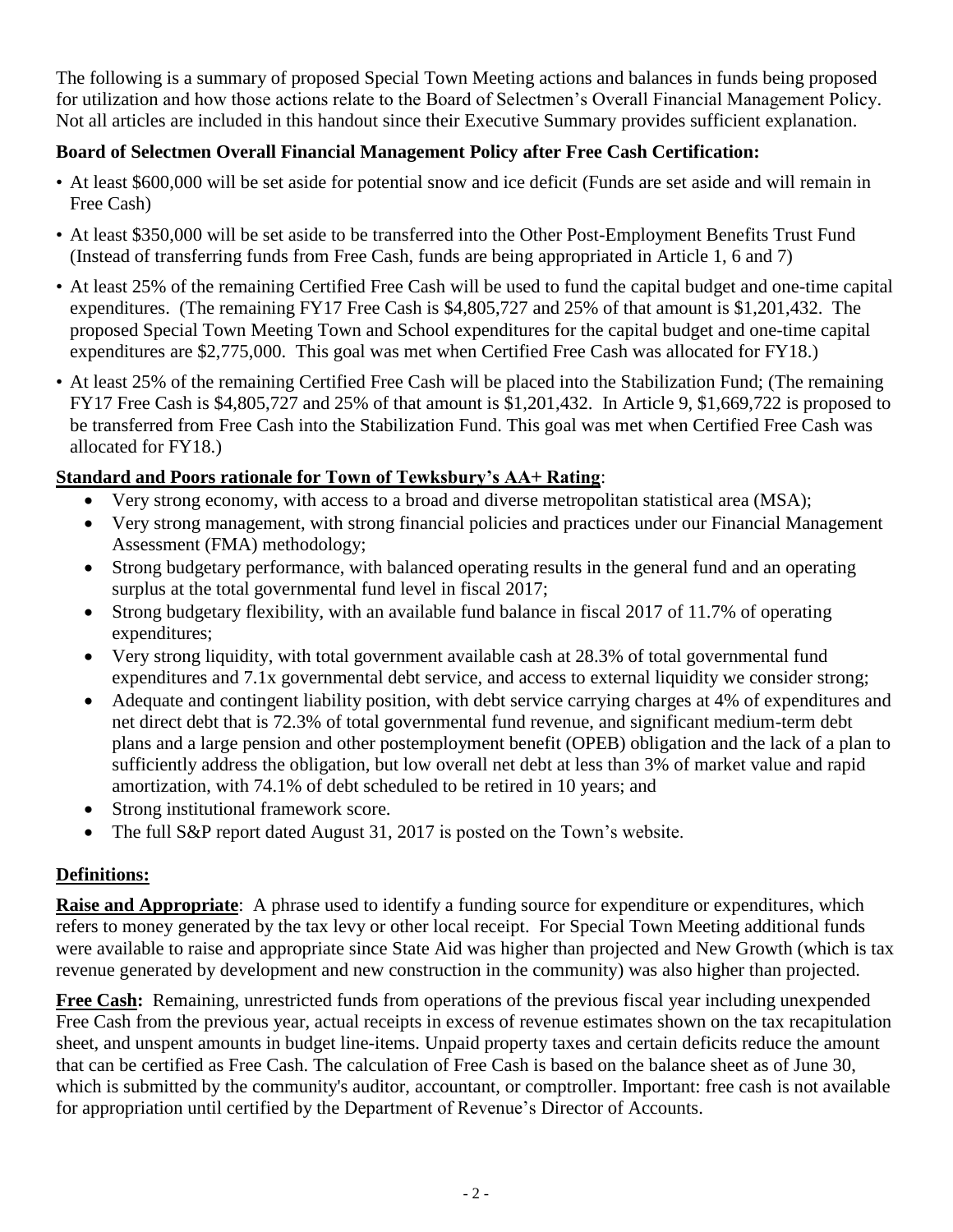**Retained Earnings**: An equity account reflecting the accumulated earnings of an Enterprise Fund that may be used to fund capital improvements, to reimburse the General Fund for prior year subsidies, to reduce user charges and to provide for enterprise revenue deficits (operating loss).

**Other Post-Employment Benefits (OPEB)**: Employees of state and local governments may be compensated in a variety of forms in exchange for their services. In addition to a salary, many employees earn benefits over their years of service that will not be received until after their employment with the government ends. The most common type of these post-employment benefits is a pension. Post-employment benefits other than pensions generally take the form of health insurance and dental, vision, prescription, or other healthcare benefits provided to eligible retirees, including in some cases their beneficiaries. They may also include some type of life insurance. As a group, these are referred to as OPEB. Through actuarial analysis, municipalities must identify the true costs of the OPEB earned by employees over their estimated years of actual service and fund the liability.

**Stabilization Fund**: A fund designed to accumulate amounts for capital and other future spending purposes, although it may be appropriated for any lawful purpose (MGL Ch. 40§5B). Communities may establish one or more Stabilization Funds for different purposes and may appropriate into them, in any year, an amount not to exceed ten percent of the prior year's tax levy. The total of all Stabilization Fund balances shall not exceed ten percent of the community's equalized value of \$4,291,748,930, and any interest shall be added to and become a part of the funds. A two-thirds vote of Town Meeting or City Council is required to establish, amend the purpose of, or appropriate money into or from the Stabilization Fund.

# **Raise and Appropriate Articles**

| <b>Article 1</b>                                                                         |                                                                                                             |
|------------------------------------------------------------------------------------------|-------------------------------------------------------------------------------------------------------------|
| School:                                                                                  | \$597,407                                                                                                   |
| Town:                                                                                    | \$398,271                                                                                                   |
| <b>Article 1 School Breakdown</b>                                                        |                                                                                                             |
| <b>School Salaries:</b>                                                                  | \$386,306                                                                                                   |
| 50% English Language Learner.                                                            | Funding will be used for Title I Salaries, Tech Specialist, Special Education Teacher, Math Coach and a     |
| <b>School Operating:</b>                                                                 | \$60,000                                                                                                    |
| Funding will be used for Maintenance Contracts and Professional Development              |                                                                                                             |
| School Capital Outlay:                                                                   | \$64,500                                                                                                    |
|                                                                                          | • Technology -\$21,000 to fund an Apple Server, North Street Instructional Hardware;                        |
|                                                                                          | • Project Adventure -\$18,500 to replace broken equipment from Project Adventure Course                     |
| primarily in the cafeteria and auditorium.                                               | • High School - \$25,000 to fund a mobile lift for the Tewksbury Memorial High School to be used            |
| School Health Insurance:                                                                 | \$75,290                                                                                                    |
| Health Insurance and Dental Plans.                                                       | This will pay for the potential increased cost to provide Health Insurance to new hires that enroll in Town |
| School Medicare:                                                                         | \$11,311                                                                                                    |
| Funding will be used for the increased cost in Medicare Tax due to increase in Salaries. |                                                                                                             |

### **Total School Raise and Appropriate: \$597,407**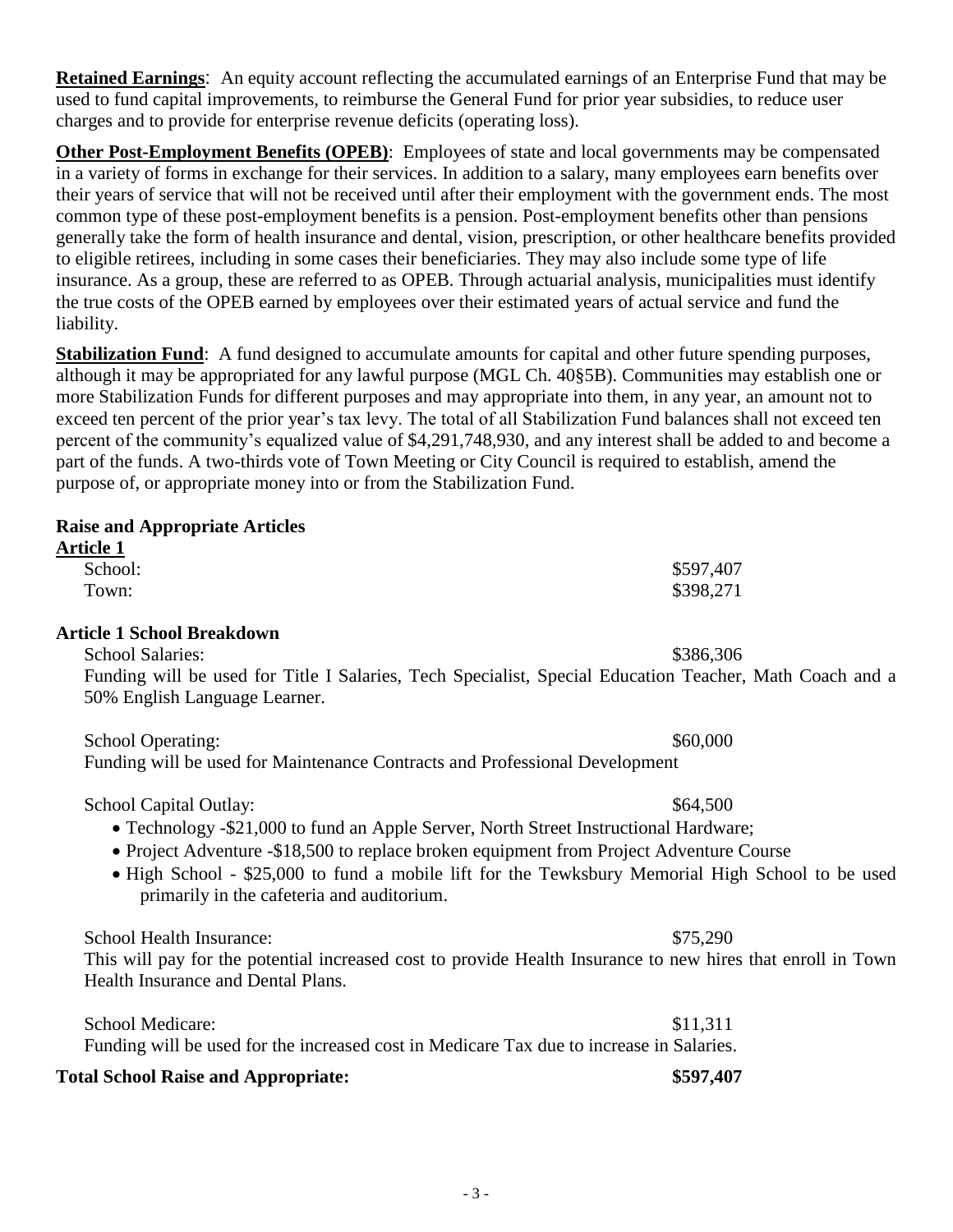## **Article 1 Town Breakdown**

Town Clerk Salaries: \$4,174

Funding will be used for a salary step increase within the Town Clerk's Office.

# Town Clerk Capital Outlay:  $$37,881$

Funding will be used for new electronic voting tabulators costing \$51,177.15. Town Meeting previously approved \$15,296.25 to be set aside for voting tabulators and the remaining \$35,881 will come from this appropriation. In addition \$2,000 will be used for new Dog License Software to allow for online payments.

## Facilities and Grounds Utilities:  $$20,000$

Funding is needed to cover the cost of gas and electricity at Livingston Recreational Facility and buildings. The current appropriation is not sufficient. In the past, funding for utilities was supplemented by the Recreation Revolving Fund, but the goal is to use that fund for field repair and maintenance.

Facilities and Grounds Leases and Contracts:  $$28,400$ 

This appropriation will pay for the cost of the facilities grass cutting contract that was supplemented in the past by the Recreation Revolving Fund. The goal is to use that fund for field repair and maintenance.

Facilities and Grounds Repairs and Maintenance: \$6,500

Funding will be used for general maintenance and upkeep of facilities throughout the year. Based upon what was spent in the previous Fiscal Year and the unpredictable nature of this budget, further funding is needed.

Facilities and Grounds Capital Outlay:  $$52,851$ 

Funding will be used to install security cameras at the Livingston Street outdoor recreational facilities - \$11,365, install LED lighting in the facility's garage - \$7,500, purchase a new deck mower attachment used to supplement field cutting in between the contractor's scheduled cuts - \$6,958, repairs to the Recreation Barn to include foundation, doors, and roof repairs as well as painting – \$27,000.

### Police Capital Outlay:  $$75,965$

Funding will be used to expand the current Police Station Parking Lot by 14 +/- parking spaces at back of Police Station and to sealcoat and stripe entire lot - \$44,845, install 24 new LED exterior light fixtures mounted on the outside of the Police Station buidling - \$15,000, waterproofing-elevator pit - \$4,770, additional Taser cartridges - \$3,475 and a rifle protection shield - \$7,875.

## Fire Capital Outlay:  $$32,000$

Funding will be used to purchase a power stretcher for the Fire Department Emergency Medical Service to reduce employee back strain and maintain proper body mechanics while loading and unloading patients to and from the ambulance. The new stretcher will make patient handling easier for patients of all sizes, and improve the quality and comfort of patient care.

### Computer Salaries: \$1,500

Funding will be used for mileage for the Technology Operations Manager in Computer Services since he travels to various facilities throughout Town.

Library Capital Outlay:  $$74,000$ 

Funding will be used to install a new chiller at the Library.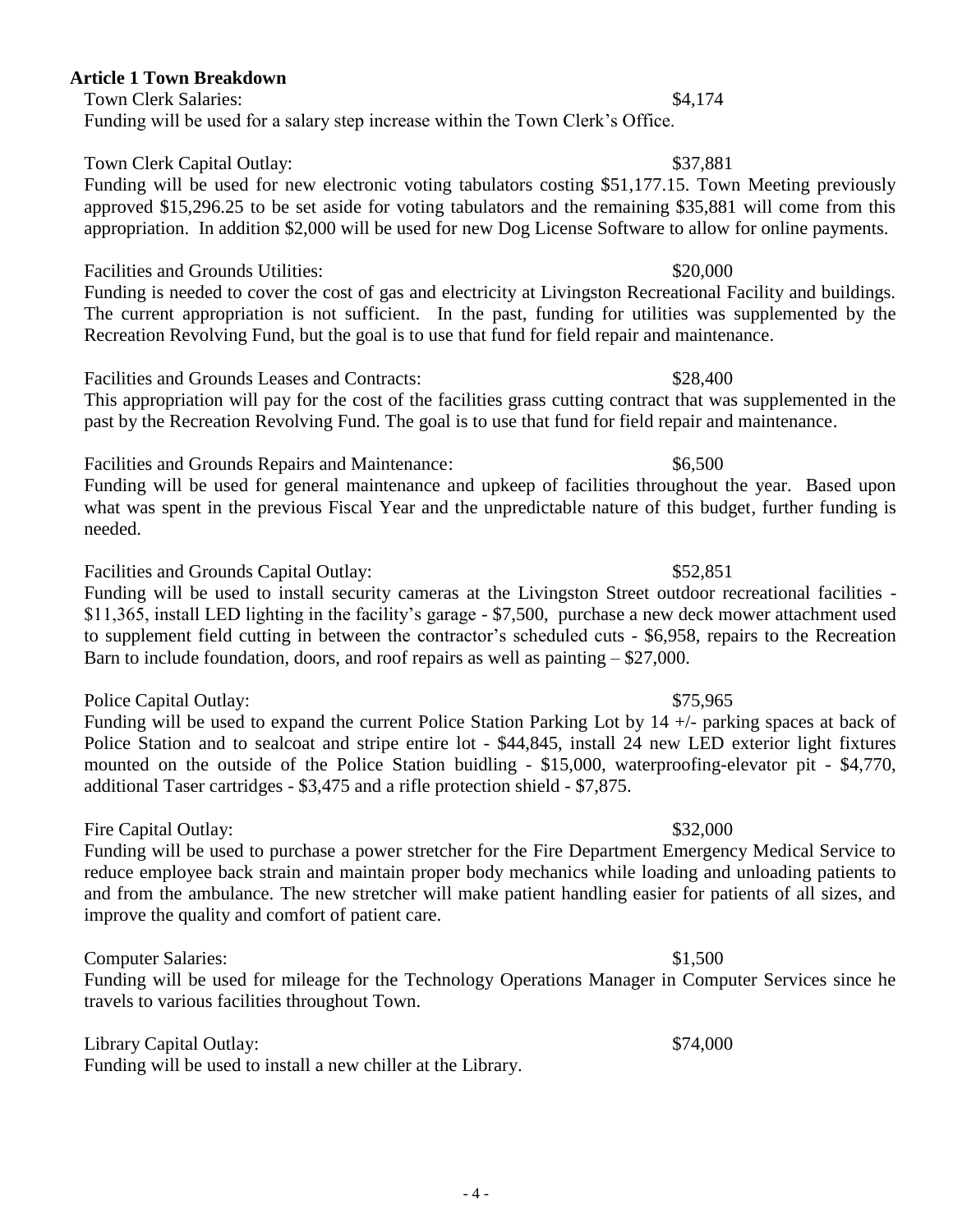### DPW Fleet Capital Outlay:  $$30,000$

To fund the replacement of the diesel engine in Truck #61; a 2006 F-550 rack body truck, with lift tailgate used for sign and traffic markings installations - \$20,000.

To fund the replacement of the body on Truck #7; the current utility body will be replaced with a flatbed and used for Forestry operations. Truck #7, a 2005 F-550, (25) foot bucket truck, failed the motor vehicle inspection due to the extensive rot to the truck's bed - \$10,000.

Both replacements will be contracted with third party equipment vendors.

## DPW Engineering Capital Outlay:  $$35,000$

The Town has applied for a technical assistance grant through the Federal Clean Water Act under Section 319 Nonpoint Source (NPS) Competitive Grant Program. The program is managed through the State Dept. of Environmental Management to assist Cities and Towns in evaluating prevention, control and abatement of NPS stormwater pollution. This appropriation will fund the Town's match toward the grant to develop a town-wide stormwater program to comply with the forthcoming EPA NPDES MS4 Permit and evaluate funding sources to support the program.

### **Total Town Raise and Appropriate: \$398,271**

Town Unclassified Other Post-Employment Benefits: \$650,000 Instead of relying on Free Cash each year to fund the Town's OPEB unfunded liability, this appropriation will incorporate the funding into the General Fund Budget. As of June 30, 2016 the Town's Other Post-Employment Benefits outstanding unfunded liability was \$127 million for Retiree Health Insurance. The updated figure as of June 30, 2017 was \$84 million. The prior unfunded liability amount was \$166 million, but the amount was reduced due to annual Free Cash transfers into the OPEB Fund and change to employee health benefits. Incorporating this into the General Fund Budget process will help address concerns raised by the financial rating agency in their most recent report and will potentially help to improve the Town's Bond Rating in the future.

Town Unclassified Exempt Interest Debt Service: \$378,907 This appropriation is the first year interest payment on the bond for the new Center Fire Station project.

| <b>Total Unclassified Raise and Appropriate:</b>  | \$1,028,907 |
|---------------------------------------------------|-------------|
| Grand Total FY18 Raise and Appropriate Article 1: | \$2,024,585 |

### **Article 2**:

This \$18,946.21 appropriation will fund an unpaid bill for an outstanding Verizon phone bill, indoor air quality assessment and legal services.

### **Article 3 Transfer \$1,550,000 from the certified General Fund Free Cash:**

Fire Engine: \$650,000 This funding will be used for a new fire engine to replace the Department's 1994 Emergency-One Protector fire engine with a new fire engine. New vehicle specification will also include a water supply, centrifugal fire pump, and supply and fire attack hose for independent firefighting capabilities. The new fire engine will be placed at a station to be the primary response truck in that district. The new fire engine will be compliant with the NFPA 1901 standards for automotive fire apparatus and will be outfitted with new and existing firefighting appliances and equipment. Engine 5 was purchased from the Town of Wilmington in 2014 for \$12,000 to address an immediate need. Wilmington was decommissioning this engine with the arrival of a new engine they purchased. The former Wilmington engine will be decommissioned and a current Tewksbury fire engine will take its place as a backup engine.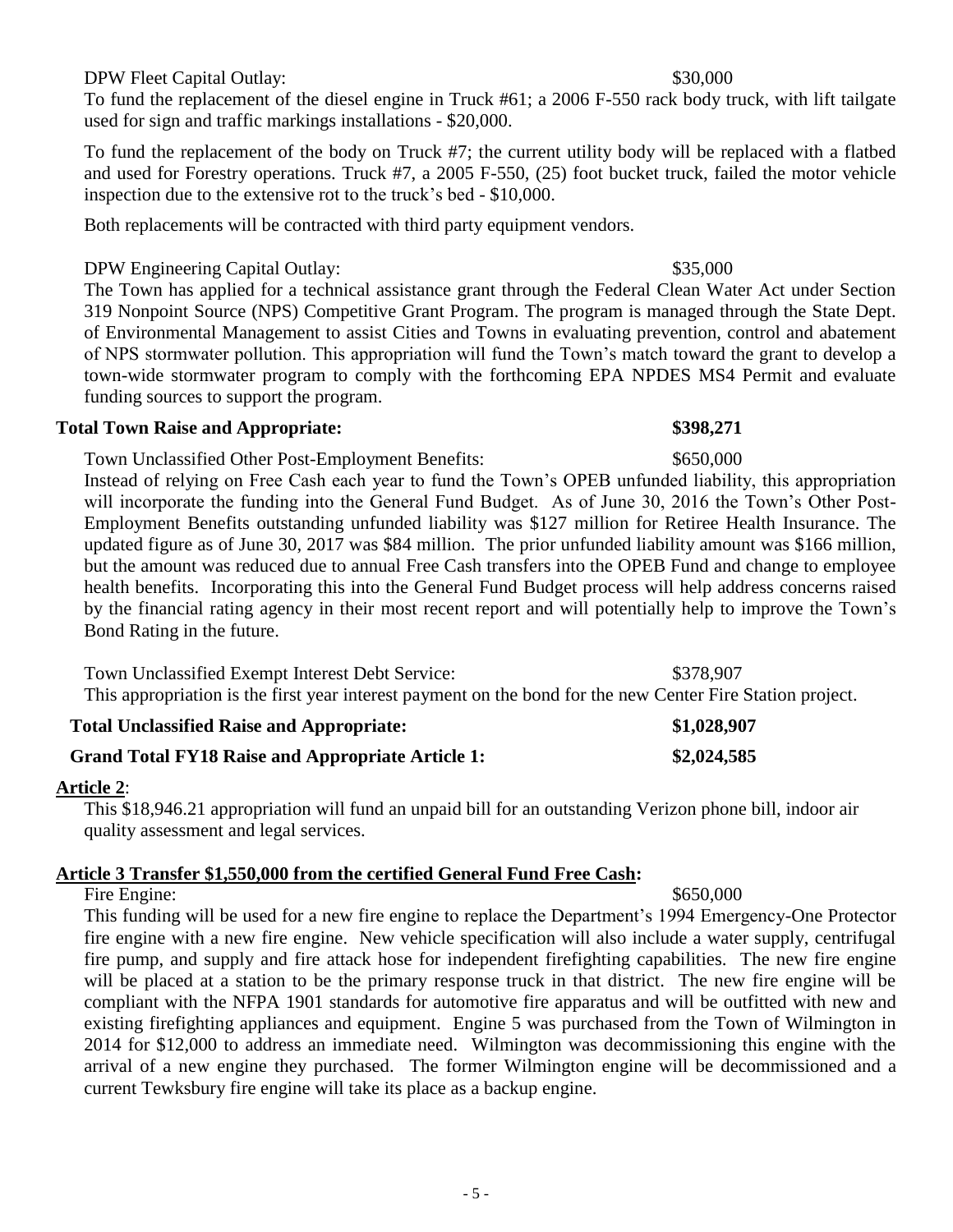# Roadway Maintenance:  $$650,000$

Funds will be used for roadway paving and maintenance. Approximately \$400,000 will be scheduled to reconstruct Carter St., which has been under construction to replace the aging water main and is not eligible for the use of Chapter 90 funds. Approximately \$250,000 will be used to resurface Andover Street from Fiske Street to River Road. Chapter-90 funds will supplement the paving of Andover Street.

### Sidewalk Improvements:  $$250,000$

Funding will be used for the repair and installation of sidewalks based on a Sidewalk Master Plan. The Sidewalk Master Plan, currently under development and should be completed mid-winter 2018, will identify priority locations and projects. These funds will be supplemented with earlier appropriations and grant funds available and received by the Town.

## **Article 4 Transfer \$361,005 from the certified General Fund Free Cash:**

When funds were borrowed on July 2016 there was a Bond premium for Sutton Brook totaling \$361,005. The plan was to utilize these funds to offset the future cost of the Town's share of the Sutton Brook Landfill Operations and Maintenance. The Town's share of the cost is 24.78% and will be required for the next 30 years +/-. The cost of operations and maintenance will decline over the years, and this funding will assist the town in offsetting the higher years and any unforeseen issues that occur. In order to use Bond Premiums, Town Meeting approval is needed.

## **Article 5 Transfer \$1,225,000 from the certified General Fund Free Cash:**

Dewing and Heath Brook Stand Alone Water Heaters: \$200,000 Purchase water heaters for both the Dewing and Heath Brook schools. This will allow us not to have to run boilers all year in order to provide domestic hot water at each location. This will result in a savings in the gas bills of both schools.

Scrape and Paint Outside Heath Brook:  $$150,000$ Scrape and paint the soffit and fascia around the school. The outside of the building is peeling and deteriorating.

New Fire Alarm Systems at the Dewing and Heath Brook: \$75,000 To replace original, outdated fire panels at both locations. If anything breaks on either system, parts are no longer available.

New Heating Controls Wynn Middle/Ryan: \$200,000

Replace outdated failing DDC controls throughout the Wynn Middle and update the front end room at the Ryan. Many of the heating controls have failed at the Wynn and we can't seem to maintain regulated heat. The Wynn School is tied into the Ryan School and we can't update the heating controls without updating both front end rooms.

Replace Exterior Doors Heath Brook: \$400,000

Replace all exterior doors throughout the Heath Brook School to provide increased security and energy efficiency. The current exterior doors throughout the building are rotting and lack proper insulation.

## Replace Exterior Doors - Dewing:  $$200,000$

Replace all exterior doors throughout the Dewing School to provide increased security and energy efficiency. The current exterior doors throughout the building are rotting and lack proper insulation.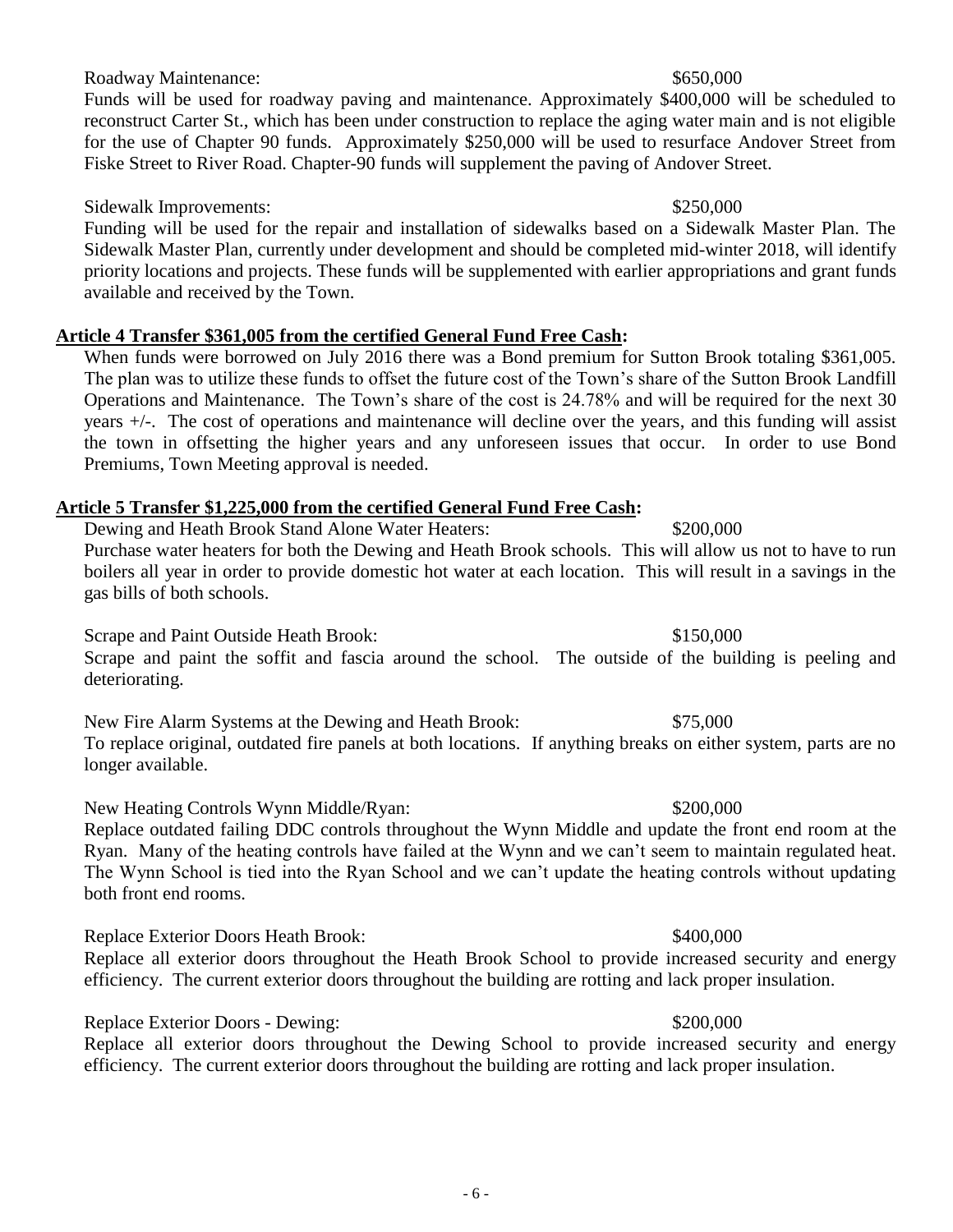# **Article 6 Raise and Appropriate \$183,947 from Water Rates**:

Water Enterprise Fund Other Post-Employment Benefits: \$163,947 This funding is the Water Enterprise Fund OPEB contribution for its portion of retiree health insurance outstanding unfunded liability in accordance with the valuation study.

Water Enterprise Fund Occupational Health:  $$20,000$ This appropriation will fund occupational health injuries currently being paid from the General Fund.

## **Article 7 Raise and Appropriate \$48,785 from Sewer Rates**:

Sewer Enterprise Fund Other Post-Employment Benefits: \$38,785 This funding is the Sewer Enterprise Fund OPEB contribution for its portion of retiree health insurance outstanding unfunded liability in accordance with the valuation study.

Sewer Enterprise Fund Occupational Health: \$10,000 This appropriation will fund occupational health injuries currently being paid from the General Fund.

### **Article 8 Transfer \$100,000 from the certified Cable Enterprise Fund Enterprise Retained Earnings:**

The Town received \$100,000 from Comcast as part of their contract extension and in consideration for decommissioning their outdated Institutional Network (I-Net). Funds are to be used for a one-time payment to the Town for the purpose of supporting the Town's cable-related network by bringing fiber optic cable to town and school buildings. The \$100,000 was closed June 30, 2017 to Cable Enterprise Retained Earnings. This article seeks town meeting approval to utilize the funds for the purpose it was originally intended. This funding along with other funding within the Cable Enterprise Budget will complete the second phase installation of fiber optic cable to town and school buildings. The first phase was funded by a State Grant of \$140,000 which made fiber optic cable available to the Center School, High School, Wynn Middle School, Ryan Elementary School, DPW Facility, Police Station, Center Fire Station, South Fire Station, Public Library, Senior Center, Town Hall and Town Hall Annex. The Second Phase will make fiber optic available to the Recreation Facility on Livingston Street, Water Treatment Plant, Dewing School, Heath Brook School and North Fire Station. All work will enhance Town's cable-related network needs.

## **Article 9 Transfer \$1,669,722 from certified General Fund Free Cash to the Town Stabilization Fund:**

Funds are being transferred into the Stabilization Fund to increase the fund balance to be used for future one-capital expenditures or emergencies that the Town may encounter. Both the Town and Schools have future Capital needs and this Fund will assist in addressing them.

## **Article 10 Appropriate \$50,000 from the Community Preservation Fund Undesignated Reserve**:

Frasca Field:  $$50,000$ Previous Town Meeting authorized \$115,000 for new fencing at Frasca Field. After Bids were opened, additional funding is needed for the project. Frasca fencing poses a safety hazard, and is in need of replacement.

### **Article 11 Appropriate \$50,000 from the Community Preservation Fund Undesignated Reserve**: Bike Path:  $$50,000$

Funds will be used to design the next phase of developing a bike path in the community.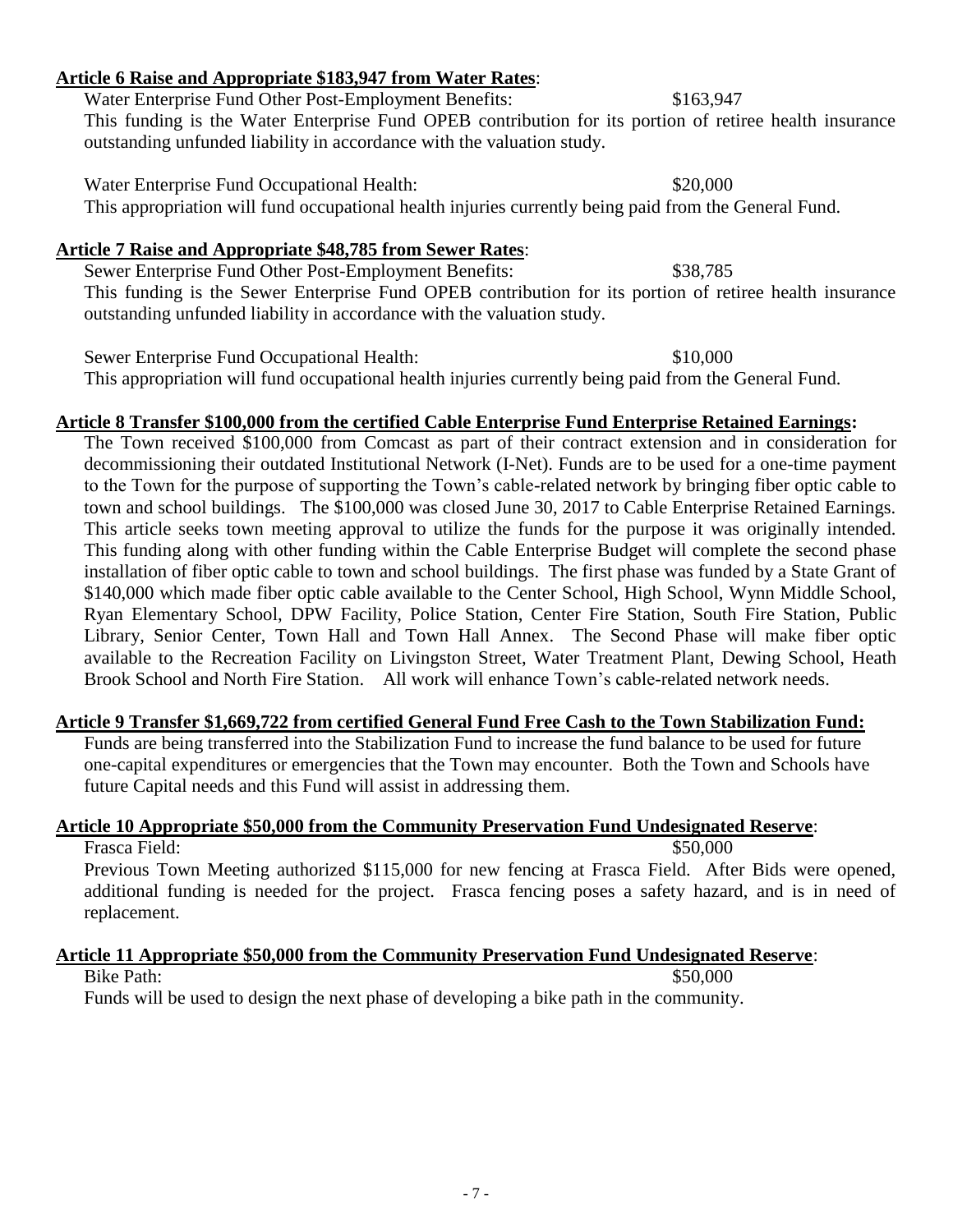| <b>Free Cash Balance Summary:</b>                                                                                                                                                                                                                                                                                                                       |               |
|---------------------------------------------------------------------------------------------------------------------------------------------------------------------------------------------------------------------------------------------------------------------------------------------------------------------------------------------------------|---------------|
| Certified Free Cash Balance July 1, 2017:                                                                                                                                                                                                                                                                                                               | \$5,405,727   |
| Set aside \$600,000 for Potential Snow and Ice:                                                                                                                                                                                                                                                                                                         | $(\$600,000)$ |
| <b>Total Free Cash Available:</b>                                                                                                                                                                                                                                                                                                                       | \$4,805,727   |
| Article 3 - Various Town Capital Expenditures:                                                                                                                                                                                                                                                                                                          | (\$1,550,000) |
| Article 4 - Sutton Brook:                                                                                                                                                                                                                                                                                                                               | $(\$361,005)$ |
| Article 5 - Various School Capital Expenditures:                                                                                                                                                                                                                                                                                                        | (\$1,225,000) |
| Article 9 - Transfer into Stabilization Fund:                                                                                                                                                                                                                                                                                                           | (\$1,669,722) |
| <b>Total Remaining Free Cash:</b>                                                                                                                                                                                                                                                                                                                       | \$0.00        |
| <b>Free Cash Expenditures:</b>                                                                                                                                                                                                                                                                                                                          |               |
| <b>School:</b>                                                                                                                                                                                                                                                                                                                                          | \$1,225,000   |
| Town:                                                                                                                                                                                                                                                                                                                                                   | \$1,550,000   |
| <b>OPEB Trust Fund:</b>                                                                                                                                                                                                                                                                                                                                 |               |
| <b>OPEB Trust Fund Balance:</b>                                                                                                                                                                                                                                                                                                                         | \$1,619,143   |
| Article 1 - Unclassified: Other Post-Employment Benefits:                                                                                                                                                                                                                                                                                               | \$650,000     |
| Article 4 - Water Enterprise OPEB:                                                                                                                                                                                                                                                                                                                      | \$163,947     |
| Article 5 - Sewer Enterprise OPEB:                                                                                                                                                                                                                                                                                                                      | \$38,785      |
| <b>Total OPEB Trust Fund:</b>                                                                                                                                                                                                                                                                                                                           | \$2,471,875   |
| Note: The Town's unfunded OPEB liability as of June 30, 2017 was \$83,119,794.                                                                                                                                                                                                                                                                          |               |
| <b>Stabilization Fund:</b>                                                                                                                                                                                                                                                                                                                              |               |
| <b>Stabilization Fund Balance:</b>                                                                                                                                                                                                                                                                                                                      | \$1,805,725   |
| Proposed to be transferred in:                                                                                                                                                                                                                                                                                                                          | \$1,669,722   |
| <b>Total Stabilization Fund:</b>                                                                                                                                                                                                                                                                                                                        | \$3,475,447   |
| <b>Water Enterprise Fund Retained Earnings Balance July 1, 2017:</b><br>(No transfers are requested from Water Retained Earnings at this Town Meeting)                                                                                                                                                                                                  | \$4,017,557   |
| <b>Water Stabilization Fund:</b>                                                                                                                                                                                                                                                                                                                        | \$1,799,834   |
| (No transfers are requested from Water Stabilization Fund at this Town Meeting)                                                                                                                                                                                                                                                                         |               |
| Note: In regard to future Water Enterprise Projects, at May 2018 Town Meeting there will be a request<br>for \$4 million to undertake water distribution projects on Woburn Street and Main Street and a \$900,000<br>water tank upgrade. Using Retained Earnings and Water Stabilization Fund for these projects will save<br>the Town interest costs. |               |
| <b>Sewer Enterprise Fund Retained Earnings Balance July 1, 2017:</b>                                                                                                                                                                                                                                                                                    | \$3,948,805   |

(No transfers are requested from Sewer Retained Earnings at this Town Meeting)

### **Sewer Stabilization Fund: \$3,690,357**

(No transfers are requested from Sewer Stabilization Fund at this Town Meeting)

**Note: In regard to future Sewer Enterprise Projects, There are estimated to be \$2.3 million in collection system improvements and equipment. The town also has 47 sewer pump stations that need to be maintained and operational. Using Retained Earnings and Sewer Stabilization Fund for these projects will save the Town interest costs.**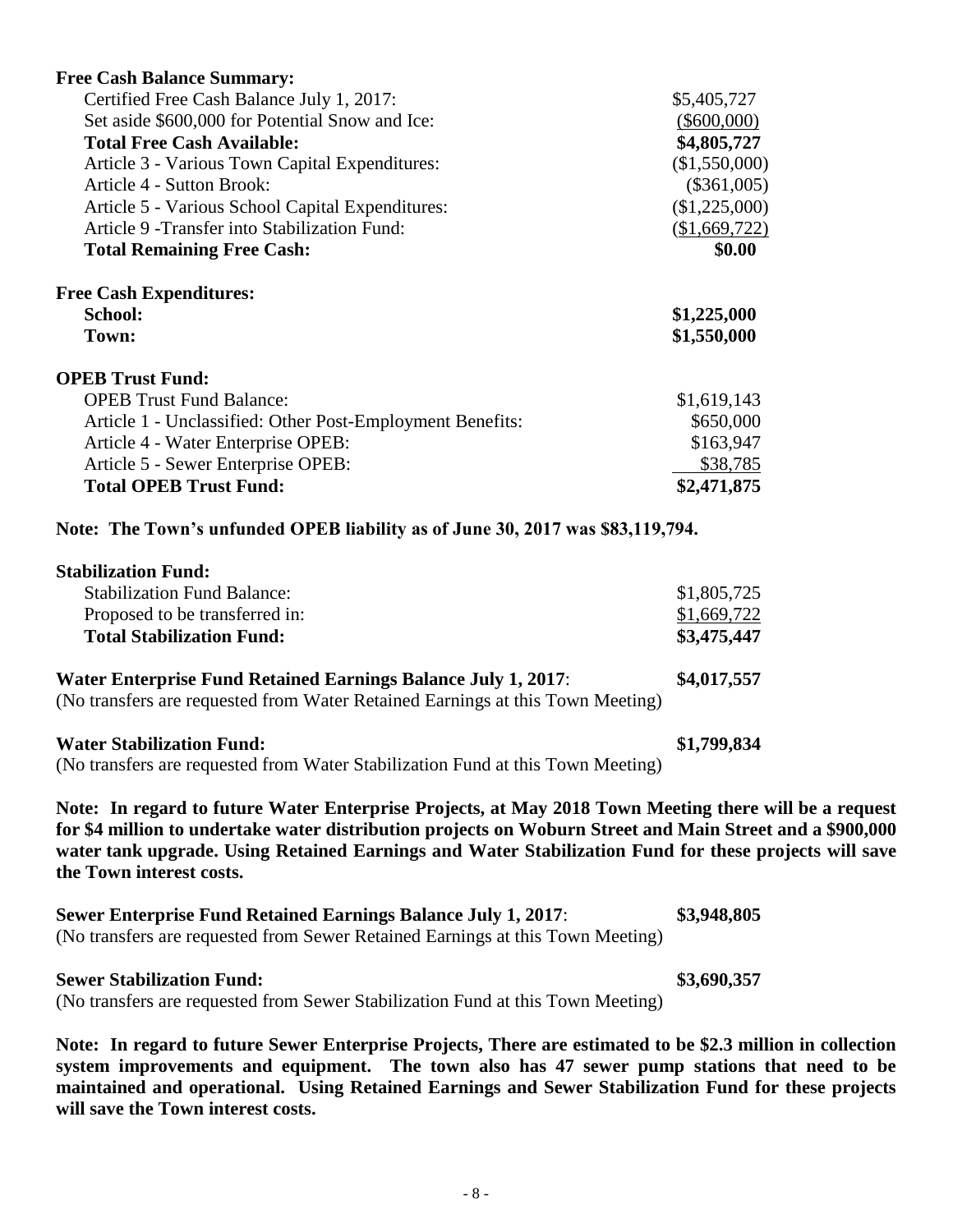| <b>Cable Enterprise Fund Retained Earnings Balance July 1, 2017:</b><br>Article 8 - Installing fiber optic cable to town and school buildings: | \$766,556<br>$(\$100,000)$ |
|------------------------------------------------------------------------------------------------------------------------------------------------|----------------------------|
|                                                                                                                                                | \$666,556                  |
| <b>Community Preservation Act Fund Summary:</b>                                                                                                |                            |
| <b>CPA Undesignated Fund Balance</b>                                                                                                           | \$829,419                  |
| Article 10 - Fencing at Frasca Field:                                                                                                          | $(\$50,000)$               |
| Article 11 - Next Phase of Bike Path Project:                                                                                                  | $(\$50,000)$               |
| <b>Remaining Balance:</b>                                                                                                                      | \$729,419                  |
| <b>CPA Open Reserve/Recreation Balance</b>                                                                                                     | \$139,559                  |
| <b>CPA Historic Reserve Balance</b>                                                                                                            | \$384,100                  |
| <b>CPA Housing Reserve Balance</b>                                                                                                             | \$363,299                  |
| <b>Total All CPA Balances After Transfers:</b>                                                                                                 | \$1,232,277                |

### **General Financial Information**:

The following Chart is a summary of expenditures and revenues for Fiscal Years 2016, 2017 and 2018. Within the Uses of Funding section, the Appropriations include the budget and all other financial articles approved at previous Town Meetings and those being proposed. Cherry Sheet Offsets, Other Local Expenditures and State and County Charges are areas that need to be accounted for in addition to Town Meeting appropriations. The surpluses in FY16 and FY17 became part of certified Free Cash and Water and Sewer Retained Earnings. A portion was spent at previous Town Meetings and a portion transferred into the Stabilization Funds. The projected Surplus in FY18 will be from Sewer revenue.

| <b>Summary Expenditures and Revenues</b>          |             |             |             |                |
|---------------------------------------------------|-------------|-------------|-------------|----------------|
|                                                   | Actual      | Actual      | Projection  | <b>Budget</b>  |
|                                                   | Budget FY16 | Budget FY17 | Budget FY18 | Inc/(Dec)      |
| Uses of Funding (Amounts to be Raised)            |             |             |             |                |
| Appropriations                                    | 96,953,987  | 101,288,081 | 105,026,750 | 3,738,669      |
| Water, Sewer and Cable TV Enterprise Fund Budgets | 12,048,152  | 12,696,468  | 13,828,102  | 1,131,634      |
| Special Articles and Transfers                    | 6,012,097   | 15,405,501  | 5,105,655   | (10, 299, 846) |
| <b>Cherry Sheet Offsets</b>                       | 36,780      | 36,135      | 36,597      | 462            |
| Other Local Expenditures                          | 2,195,408   | 1,314,758   | 1,289,979   | (24, 779)      |
| <b>State and County Charges</b>                   | 1,554,026   | 1,481,964   | 1,625,949   | 143,985        |
| Total Use of Funding                              | 118,800,449 | 132,222,907 | 126,913,032 | (5,309,875)    |
| Sources of Funding                                |             |             |             |                |
| <b>Property Taxes</b>                             | 66,771,992  | 70,129,208  | 74,244,130  | 4,114,921      |
| Debt Exclusions                                   | 8,245,844   | 8,421,308   | 8,029,204   | (392, 103)     |
| <b>State Estimated Revenues</b>                   | 16,211,338  | 16,410,387  | 16,585,377  | 174,990        |
| <b>Local Estimated Revenues</b>                   | 12,423,703  | 12,715,636  | 8,706,205   | (4,009,431)    |
| Other Available Funds                             | 22,150,794  | 28,761,943  | 19,348,116  | (9,413,827)    |
| <b>Total Sources of Funding</b>                   | 125,803,670 | 136,438,482 | 126,913,032 | (9,525,450)    |
| Surplus/(Deficit)                                 | 7,003,221   | 4,215,575   |             |                |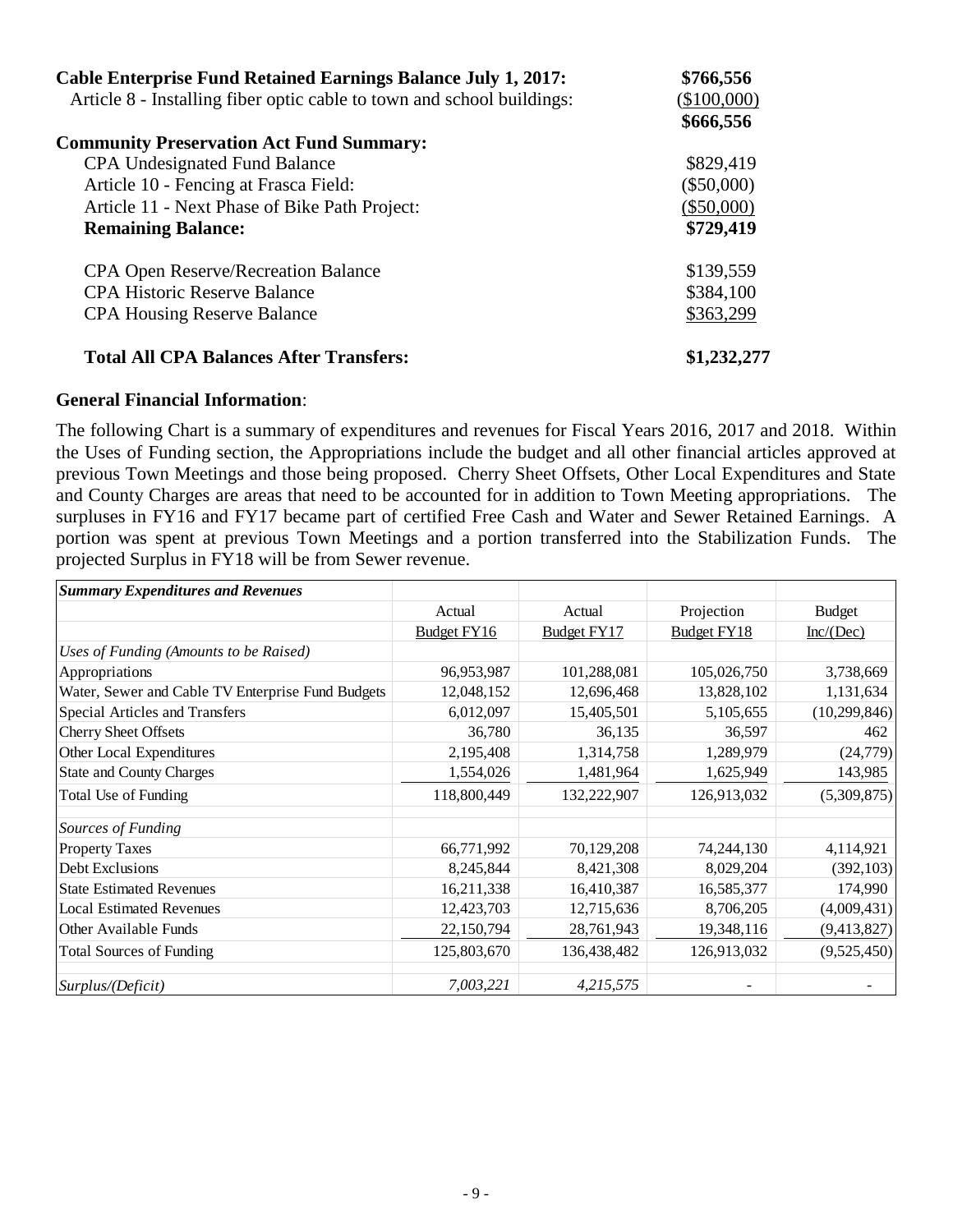The following Chart is a summary of the General and Enterprise Budgets. The FY18 Budget includes all action being proposed at Special Town Meeting.

| <b>General Fund Budget Classification</b>                | Expended                 | <b>Budgeted</b>          | Projected          | <b>Budget</b> |
|----------------------------------------------------------|--------------------------|--------------------------|--------------------|---------------|
| <b>Budget Summary</b>                                    | Budget FY16              | Budget FY17              | <b>Budget FY18</b> | Inc(Dec)      |
| <b>Total Town Budget Net Allocations</b>                 | 31,863,502               | 33,493,066               | 34,606,034         | 1,112,968     |
| <b>Total Exempt Town Debt</b>                            | 4,775,021                | 5,253,244                | 4,602,168          | (651,076)     |
| <b>Total School Budget Net Allocations</b>               | 50,805,467               | 53, 361, 883             | 55,031,337         | 1,669,454     |
| <b>Total Exempt School Debt</b>                          | 3,211,396                | 3,144,086                | 3,071,245          | (72, 841)     |
| Shawsheen Tech                                           | 5,671,070                | 5,646,988                | 5,566,567          | (80, 421)     |
| Essex North Shore Agricultural and Tech. School District | 124,086                  | 140,039                  | 76,384             | (63, 655)     |
| Water Enterprise Fund                                    | 6,066,373                | 6,870,820                | 7,381,096          | 510,276       |
| Sewer Enterprise Fund                                    | 6,091,636                | 5,800,318                | 5,614,274          | (186, 044)    |
| Cable TV Enterprise Fund                                 | $\overline{\phantom{a}}$ | $\overline{\phantom{a}}$ | 600,000            | 600,000       |
| <b>Total Budget Net Allocations/Offsets</b>              | 108,608,550              | 113,710,444              | 116,549,106        | 2,838,662     |

The following Chart is a breakdown of funding that made up Certified Free Cash:

| General Overview and Breakdown Free Cash FY17                     |                         |            |
|-------------------------------------------------------------------|-------------------------|------------|
| FY17 Budget Turn Back - Town                                      | \$                      | 328,798    |
| FY17 Budget Turn Back - School                                    | \$                      | 876,323    |
| <b>FY17 State Assessments</b>                                     | \$                      | (175, 876) |
| Local Receipts Higher than Projected (see chart below for detail) | \$                      | 3,284,862  |
| <b>Transferred from closing Accounts</b>                          | \$                      | 212,477    |
| <b>Tax Title Revenue</b>                                          | \$                      | 401,110    |
| Deferred Taxes Redeemed                                           | \$                      | 54,703     |
| <b>Bond Premium</b>                                               | \$                      | 361,005    |
| <b>FEMA Reimbursement</b>                                         | \$                      | 141,280    |
| <b>State Aid/Meals Tax</b>                                        | \$                      | 178,894    |
| DOR Adjustments for FY17                                          | $\overline{\mathbb{S}}$ | (257, 849) |
| Total Certified Free Cash as of July 1, 2017                      | \$                      | 5,405,727  |
| Main Areas of Local Receipts                                      |                         |            |
| Motor Vehicle Excise Tax                                          | \$                      | 1,101,867  |
| Hotel/Motel Tax                                                   | \$                      | 250,593    |
| <b>Ambulance Fees</b>                                             | \$                      | 420,681    |
| <b>Cell Tower Rentals</b>                                         | \$                      | 144,977    |
| Treasurer Interest Income & Fees                                  | \$                      | 164,773    |
| Building, Wiring, Plumbing, Gas                                   | \$                      | 443,872    |
| <b>Supplemental Taxes</b>                                         | \$                      | 355,536    |
| Medicaid Special Revenue                                          | \$                      | 230,329    |
| <b>Other Misc Revenue</b>                                         | \$                      | 172,234    |
| Total                                                             | \$                      | 3,284,862  |